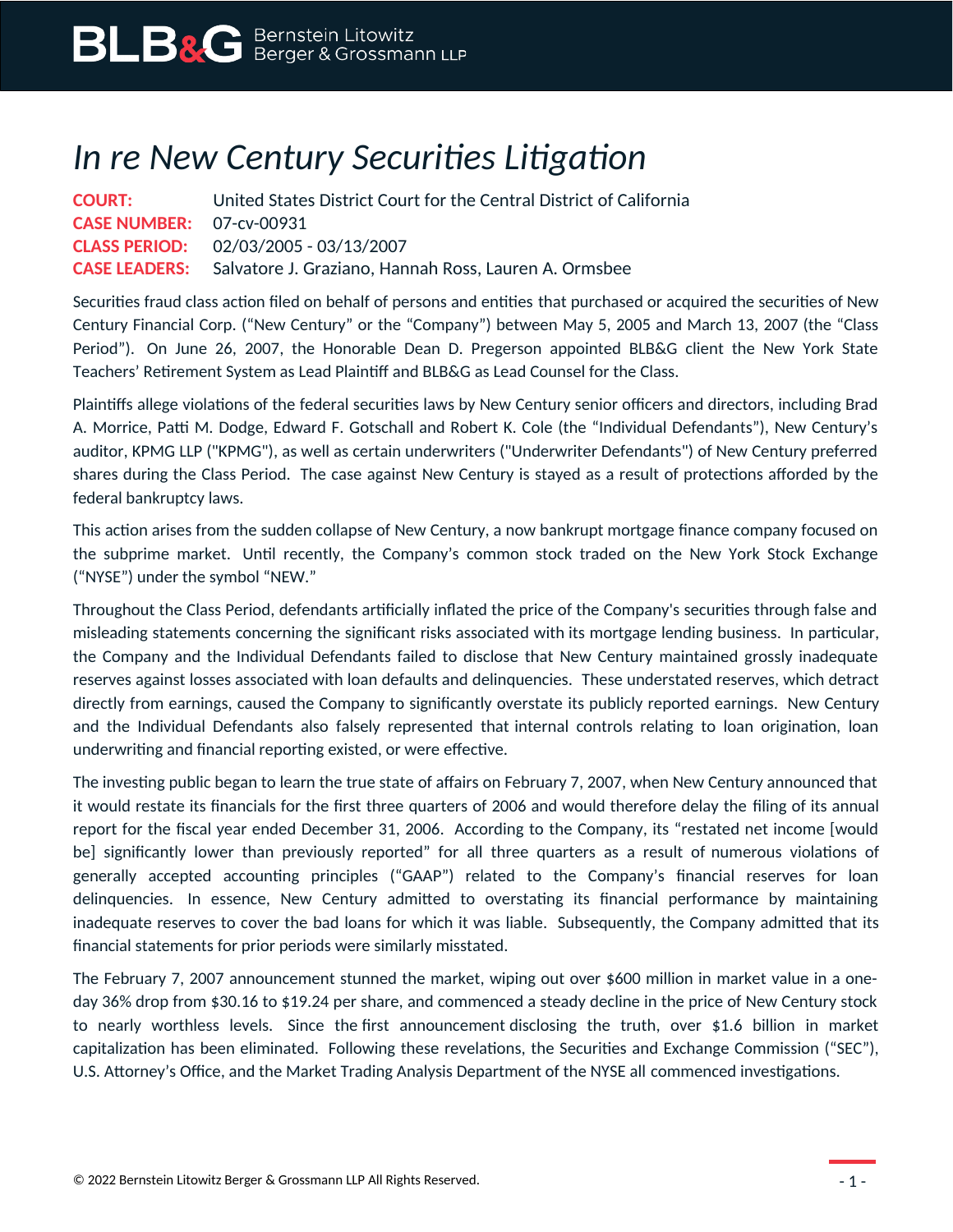

On February 29, 2008, the examiner in the New Century bankruptcy proceeding issued a final report regarding the events which led to the Company's downfall. The report, which was released publicly on March 26, 2008, consisted of over 550 pages and was based on voluminous document productions and 110 interviews of 85 fact witnesses. The report revealed shocking conduct, including that New Century had "a brazen obsession with increasing loan originations, without due regard to the risks associated with that business strategy" and that the Company extended loans "in an aggressive manner that elevated the risks to dangerous and ultimately fatal levels." The examiner characterized New Century's business practices as "a ticking time bomb that detonated in 2007."

On April 30, 2008, Lead Plaintiff filed the Second Amended Consolidated Class Action Complaint ("SAC"). On December 3, 2008, the Court sustained all claims in the SAC when it substantially denied all of defendants' motions to dismiss and KPMG's motion to strike certain portions of the SAC. Discovery commenced soon thereafter. On January 13, 2010, KPMG filed a motion for summary judgment, which Lead Plaintiff opposed on March 15, 2010.

Following extensive negotiations, the parties reached agreements to settle the litigation for a total of approximately \$125 million for the benefit of the Class, subject to Court approval. On July 30, 2010, Lead Plaintiff filed its motion for preliminary approval of the settlements. The Court granted preliminary approval of the settlement on August 10, 2010. On November 8, 2010, the Court granted final approval of the settlement.

## **Case Documents**

- July 3, 2020 Order Authorizing *CY PRES* Distribution of Residual Settlement Funds
- March 5, 2012 Class Distribution Order
- October 4, 2010 Exhibits G I of Declaration of Salvatore J. Graziano in Support of Plaintiffs' Motion for Final Approval of Settlements and the Proposed Plan of Allocation, and in Support of Lead Counsel's Motion for an Award of Attorneys' Fees and Re
- October 4, 2010 Exhibits D F of Declaration of Salvatore J. Graziano in Support of Plaintiffs' Motion for Final Approval of Settlements and the Proposed Plan of Allocation, and in Support of Lead Counsel's Motion for an Award of Attorneys' Fees and Re
- October 4, 2010 Exhibits A C of Declaration of Salvatore J. Graziano in Support of Plaintiffs' Motion for Final Approval of Settlements and the Proposed Plan of Allocation, and in Support of Lead Counsel's Motion for an Award of Attorneys' Fees and Re
- October 4, 2010 Declaration of Salvatore J. Graziano in Support of Plaintiffs' Motion for Final Approval of Settlements and the Proposed Plan of Allocation, and in Support of Lead Counsel's Motion for an Award of Attorneys' Fees and Reimbursement of Exp
- October 4, 2010 Lead Counsel's Memorandum of Points and Authorities in Support of Motion for Attorneys' Fees and Reimbursement of Litigation Expenses
- October 4, 2010 Lead Counsel's Notice of Motion and Motion for Attorneys' Fees and Reimbursement of Litigation Expenses
- October 4, 2010 Plaintiffs' Memorandum of Points and Authorities in Support of Motion for Final Approval of Settlements and Plan of Allocation